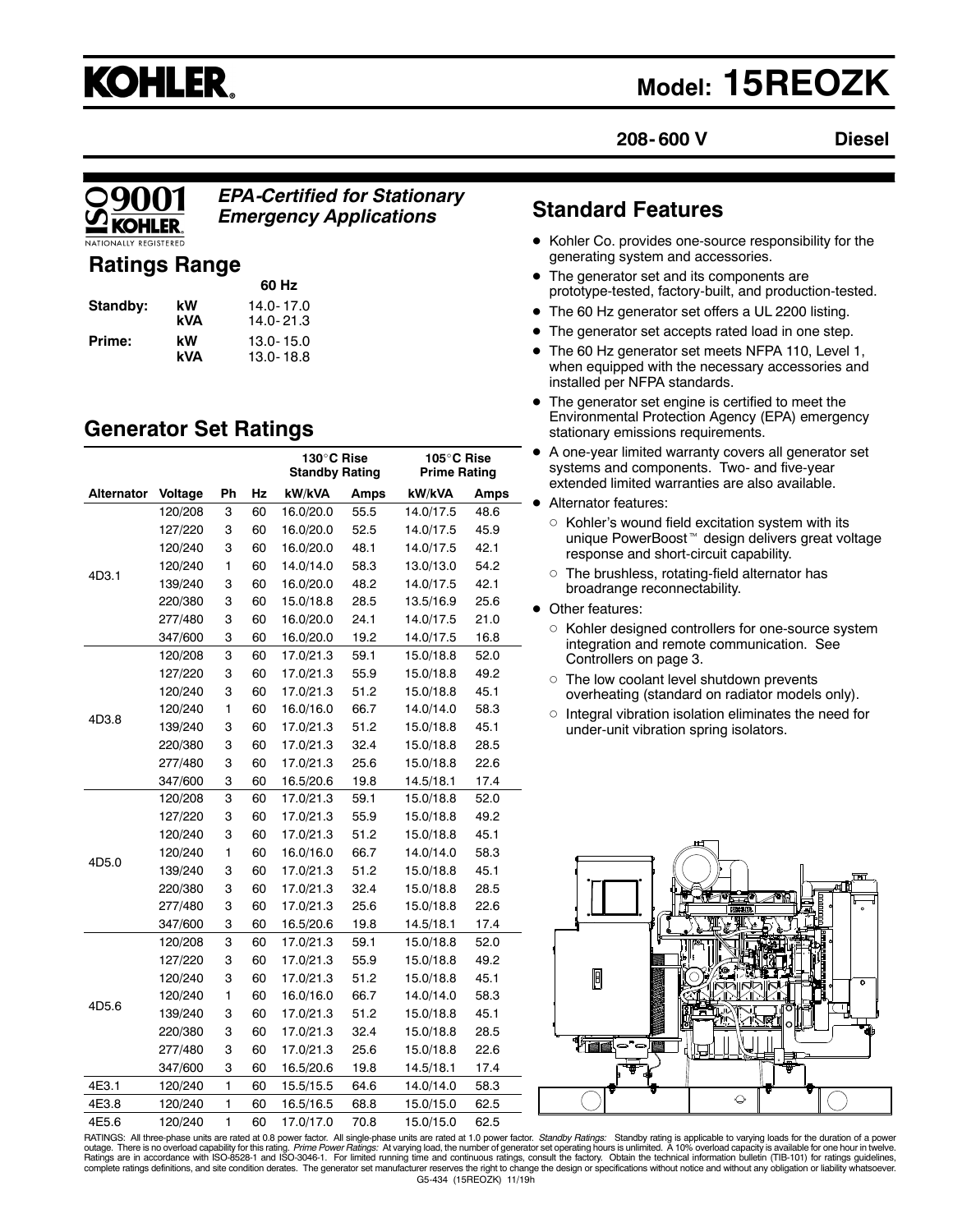# **Alternator Specifications**

| <b>Specifications</b>                    | <b>Alternator</b>           |
|------------------------------------------|-----------------------------|
| Manufacturer                             | Kohler                      |
| Type                                     | 4-Pole, Rotating-Field      |
| Exciter type                             | Brushless, Wound Field      |
| Leads: quantity, type                    |                             |
|                                          | 12, Reconnectable           |
|                                          | 4, 110-120/220-240 V        |
| Voltage regulator                        | Solid State, Volts/Hz       |
| Insulation:                              | <b>NFMA MG1</b>             |
| Material                                 | Class H                     |
| Temperature rise                         | 130°C, Standby              |
| Bearing: quantity, type                  | 1. Sealed                   |
| Coupling                                 | Flexible Disc               |
| Amortisseur windings                     | Full                        |
| Voltage regulation, no-load to full-load | <b>Controller Dependent</b> |
| One-step load acceptance                 | 100% of Rating              |
| Unbalanced load capability               | 100% of Rated               |
|                                          | <b>Standby Current</b>      |

- NEMA MG1, IEEE, and ANSI standards compliance for temperature rise and motor starting.
- Capable of sustained line-to-neutral short-circuit current of up to 300% of the rated current for up to 2 seconds. (IEC 60092-301 short-circuit performance.)
- Sustained short-circuit current enabling downstream circuit breakers to trip without collapsing the alternator field.
- Self-ventilated and dripproof construction.
- $\bullet$  Windings are vacuum-impregnated with epoxy varnish for dependability and long life.
- Superior voltage waveform from a two-thirds pitch stator and skewed rotor.

| <b>Specifications</b> |                          | <b>Alternator</b>            |
|-----------------------|--------------------------|------------------------------|
|                       | Peak motor starting kVA: | (35% dip for voltages below) |
| 480 V                 | 4D3.1 (12 lead)          | 40                           |
| 480 V                 | 4D3.8 (12 lead)          | 48                           |
| 480 V                 | 4D5.0 (12 lead)          | 58                           |
| 480 V                 | 4D5.6 (12 lead)          | 75                           |
| 240 V                 | 4E3.1 (4 lead)           | 24                           |
| 240 V                 | 4E3.8 (4 lead)           | 31                           |
| 240 V                 | 4E5.6 (4 lead)           | 44                           |

Negative

One, 650

# **Application Data**

### **Engine Electrical**

|                        | <b>Engine Electrical System</b>            |         |
|------------------------|--------------------------------------------|---------|
| Kohler Diesel          | Battery charging alternator:               |         |
| KD11903M               | Ground (negative/positive)                 | Nega    |
| 4-Cycle, Naturally     | Volts (DC)                                 | 12      |
| Aspirated              | Ampere rating                              | 50      |
| 3 Inline               | Starter motor rated voltage (DC)           | 12      |
| 1.9 (114)              | Battery, recommended cold cranking         |         |
| 88 x 102 (3.46 x 4.02) | amps (CCA):                                |         |
| 18:1                   | Quantity, CCA rating                       | One, ≀  |
| 367 (1206)             | Battery voltage (DC)                       | 12      |
| 4, Sleeve              |                                            |         |
| 1800                   | <b>Fuel</b>                                |         |
| 21(28)                 | <b>Fuel System</b>                         |         |
| Cast Iron              | Fuel supply line, min. ID, mm (in.)        | 8.0(0)  |
| Cast Iron              | Fuel return line, min. ID, mm (in.)        | 6.0(0)  |
|                        | Max. lift, electric fuel pump, m (ft.)     | 3.0(1)  |
| Stainless Steel        | Max. fuel flow, Lph (gph)                  | 46.0 (1 |
| <b>Stainless Steel</b> | Max. return line restriction, kPa (in. Hq) | 20 (5   |
|                        |                                            |         |

| Fuel                                       |                               |
|--------------------------------------------|-------------------------------|
| <b>Fuel System</b>                         |                               |
| Fuel supply line, min. ID, mm (in.)        | 8.0(0.31)                     |
| Fuel return line, min. ID, mm (in.)        | 6.0(0.25)                     |
| Max. lift, electric fuel pump, m (ft.)     | 3.0(10.0)                     |
| Max. fuel flow, Lph (gph)                  | 46.0 (12.2)                   |
| Max. return line restriction, kPa (in. Hq) | 20(5.9)                       |
| <b>Fuel filter</b>                         |                               |
| Prefilter                                  | 74 Microns                    |
| Primary/Water Separator                    | 5 Microns @ 98%<br>Efficiency |

# Recommended fuel #2 Diesel

## **Lubrication**

| <b>Lubricating System</b>                                    |                      |
|--------------------------------------------------------------|----------------------|
| Type                                                         | <b>Full Pressure</b> |
| Oil pan capacity, L (qt.) $\S$                               | 7.9(8.3)             |
| Oil pan capacity with filter, L (qt.) $\S$                   | 8.2(8.7)             |
| Oil filter: quantity, type §                                 | 1, Cartridge         |
| Oil cooler                                                   |                      |
| 2 Kables secommende the use of Kables Cenuse oil and filters |                      |

 $\S$  Kohler recommends the use of Kohler Genuine oil and filters.

# **Engine**

| <b>Engine Specifications</b>                    |                                 |
|-------------------------------------------------|---------------------------------|
| Manufacturer                                    | Kohler Diesel                   |
| Engine model                                    | <b>KDI1903M</b>                 |
| Engine type                                     | 4-Cycle, Naturally<br>Aspirated |
| Cylinder arrangement                            | 3 Inline                        |
| Displacement, L (cu. in.)                       | 1.9 (114)                       |
| Bore and stroke, mm (in.)                       | 88 x 102 (3.46 x 4.02)          |
| Compression ratio                               | 18:1                            |
| Piston speed, m/min. (ft./min.)                 | 367 (1206)                      |
| Main bearings: quantity, type                   | 4. Sleeve                       |
| Rated rpm                                       | 1800                            |
| Max. power at rated rpm, kWm (BHP)              | 21 (28)                         |
| Cylinder head material                          | Cast Iron                       |
| Crankshaft material                             | Cast Iron                       |
| Valve material:                                 |                                 |
| Intake                                          | <b>Stainless Steel</b>          |
| Exhaust                                         | Stainless Steel                 |
| Governor: type, make/model                      | Mechanical<br>(or Electronic *) |
| Frequency regulation, no-load to full-load      | Droop, 5%<br>(or Isochr. *)     |
| Frequency regulation, steady state              | ±0.5%                           |
| Frequency                                       | Fixed                           |
| Air cleaner type, all models                    | Dry                             |
| * Requires available electronic governor option |                                 |

# **Exhaust**

| Dry        |    |
|------------|----|
| 4.7 (167)  |    |
| 585 (1085) |    |
| 6.0(1.8)   |    |
| 41 (1.6)   | ۲Α |
|            |    |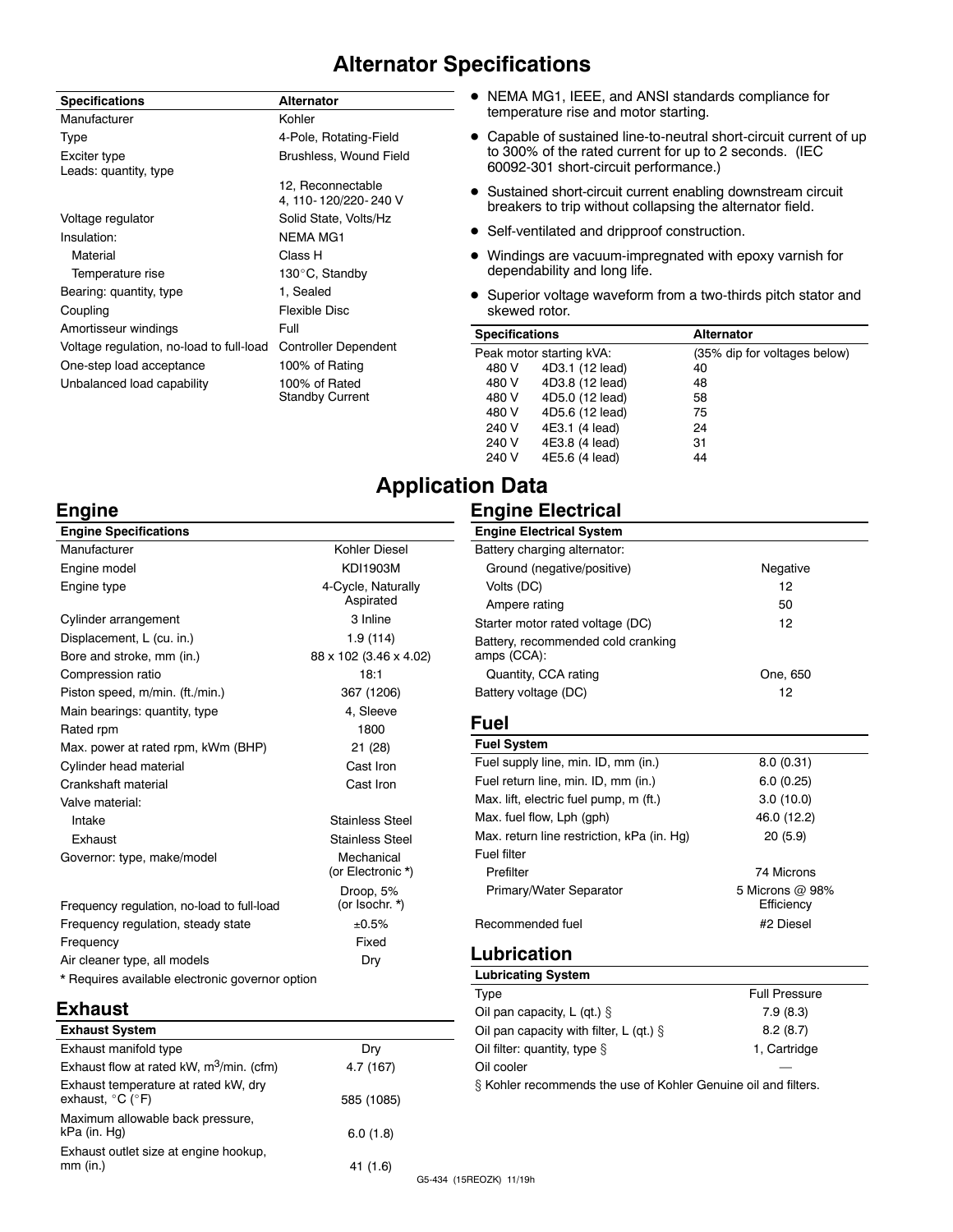# **Application Data**

# **Cooling**

| <b>Radiator System</b>                                                                       |             |
|----------------------------------------------------------------------------------------------|-------------|
| Ambient temperature, °C (°F) *                                                               | 50 (122)    |
| Engine jacket water capacity, L (gal.)                                                       | 3.5(0.93)   |
| Radiator system capacity, including<br>engine, L (gal.)                                      | 10.5(2.8)   |
| Engine jacket water flow, Lpm (gpm)                                                          | 56.8 (15)   |
| Heat rejected to cooling water at rated<br>kW, dry exhaust, kW (Btu/min.)                    | 19.2 (1092) |
| Water pump type                                                                              | Centrifugal |
| Fan diameter, including blades, mm (in.)                                                     | 406 (16.0)  |
| Fan, kWm (HP)                                                                                | 0.6(0.8)    |
| Max. restriction of cooling air, intake and<br>discharge side of radiator, kPa (in. $H_2O$ ) | 0.125(0.5)  |
|                                                                                              |             |

\* Enclosure reduces ambient temperature capability by  $5^{\circ}C$  (9 $^{\circ}F$ ).

# **Operation Requirements**

| <b>Air Requirements</b>                                               |             |                       |
|-----------------------------------------------------------------------|-------------|-----------------------|
| Radiator-cooled cooling air,<br>m <sup>3</sup> /min. (scfm) $\dagger$ | 36.8 (1300) |                       |
| Combustion air, m <sup>3</sup> /min. (cfm)                            |             | 1.7(60)               |
| Heat rejected to ambient air:                                         |             |                       |
| Engine, kW (Btu/min.)                                                 |             | 16.0 (910)            |
| Alternator, kW (Btu/min.)                                             | 4.7 (267)   |                       |
| † Air density = 1.20 kg/m <sup>3</sup> (0.075 lbm/ft <sup>3</sup> )   |             |                       |
| <b>Fuel Consumption</b>                                               |             |                       |
|                                                                       |             |                       |
| Diesel, Lph (gph) at % load                                           |             | <b>Standby Rating</b> |
| 100%                                                                  | 5.8         | (1.5)                 |
| 75%                                                                   | 4.4         | (1.2)                 |
| 50%                                                                   | 3.1         | (0.8)                 |
| 25%                                                                   | 1.9         | (0.5)                 |
| Diesel, Lph (gph) at % load                                           |             | <b>Prime Rating</b>   |
| 100%                                                                  | 5.2         | (1.4)                 |
| 75%                                                                   | 4.0         | (1.1)                 |
| 50%                                                                   | 2.8         | (0.7)                 |
| 25%                                                                   | 1.7         | (0.4)                 |

# **Controller**



### **APM402 Controller**

Provides advanced control, system monitoring, and system diagnostics for optimum performance and compatibility.

- $\bullet$  Digital display and menu control provide easy local data access
- $\bullet$  Measurements are selectable in metric or English units
- Remote communication thru a PC via network or serial configuration
- Controller supports Modbus<sup>®</sup> protocol
- $\bullet$  Integrated hybrid voltage regulator with  $\pm 0.5\%$  regulation
- $\bullet$  Built-in alternator thermal overload protection
- NFPA 110 Level 1 capability

Refer to G6-161 for additional controller features and accessories.

Modbus<sup>®</sup> is a registered trademark of Schneider Electric.